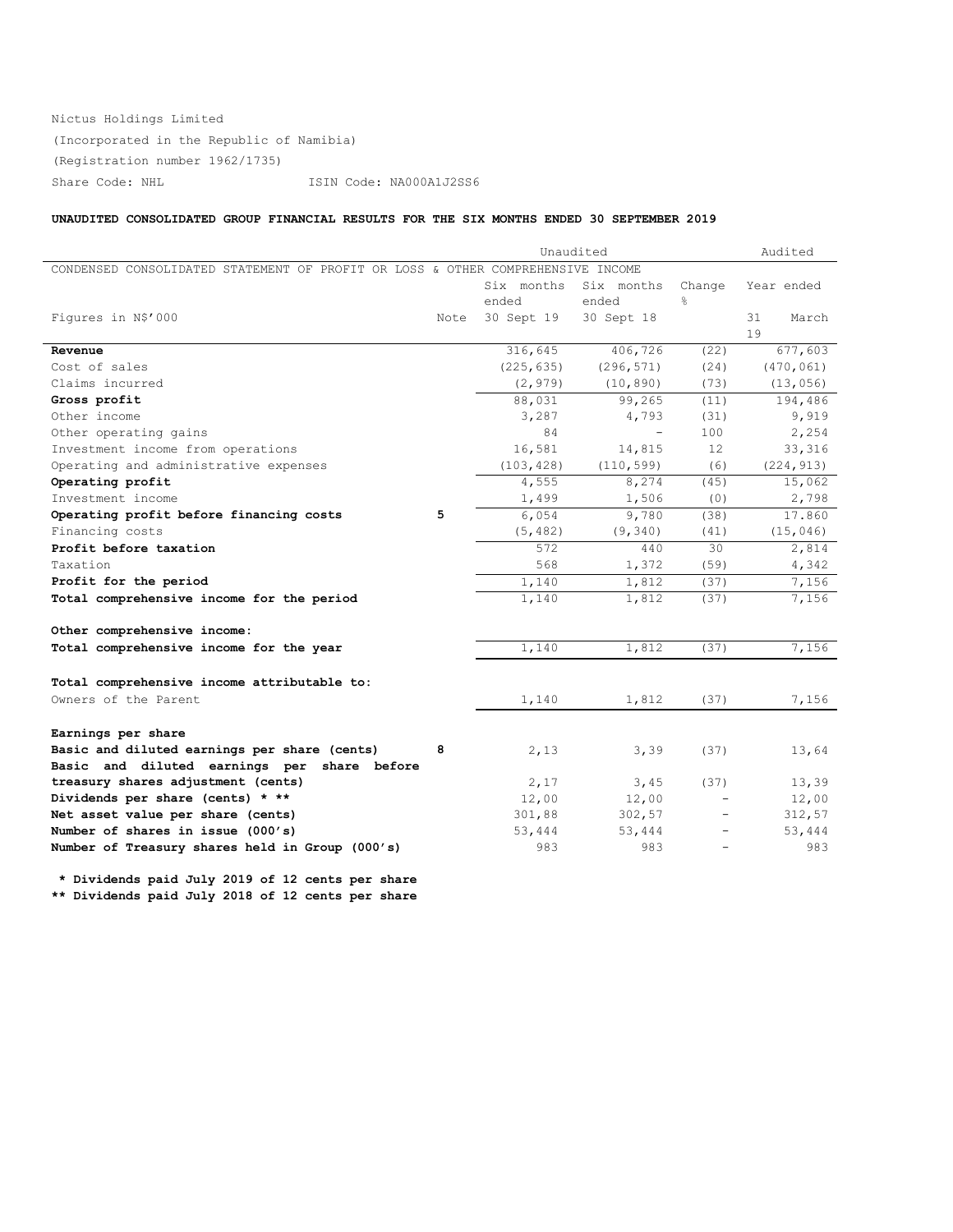|                                                        |            | Unaudited  |           |  |
|--------------------------------------------------------|------------|------------|-----------|--|
| CONDENSED CONSOLIDATED STATEMENT OF FINANCIAL POSITION |            |            |           |  |
| Figures in N\$'000                                     | 30 Sept 19 | 30 Sept 18 | 31 Mar 19 |  |
| <b>ASSETS</b>                                          |            |            |           |  |
| Non-current assets                                     | 838,739    | 794,860    | 827,762   |  |
| Property, plant and equipment                          | 348,970    | 339,867    | 342,131   |  |
| Investment Property                                    | 43,642     | 43,642     | 43,642    |  |
| Intangible assets                                      | 4,179      | 1,905      | 2,207     |  |
| Trade receivables, Investments at fair value           |            |            |           |  |
| and Loans & receivables                                | 428,608    | 400,506    | 428,570   |  |
| Deferred tax assets                                    | 13,340     | 8,940      | 11,212    |  |
| Current assets                                         | 806,190    | 926,885    | 897,124   |  |
| Total assets                                           | 1,644,929  | 1,721,745  | 1,724,886 |  |
| <b>EQUITY</b>                                          | 161,337    | 161,708    | 167,052   |  |
| Stated capital                                         | 129        | 129        | 129       |  |
| Revaluation reserve                                    | 58,848     | 58,848     | 58,848    |  |
| Contingency reserve (Insurance)                        | 15,551     | 15,551     | 15,551    |  |
| Retained earnings                                      | 86,809     | 87,180     | 92,524    |  |
| <b>LIABILITIES</b>                                     |            |            |           |  |
| Non-current liabilities                                | 47,764     | 155,357    | 142,471   |  |
| Interest bearing loans and borrowings                  | 21,953     | 127,223    | 115,031   |  |
| Deferred tax liabilities                               | 25,811     | 28,134     | 27,440    |  |
| Current liabilities *                                  | 1,435,828  | 1,404,680  | 1,415,363 |  |
| Insurance contract liability                           | 1,304,389  | 1,288,412  | 1,304,200 |  |
| Other current liabilities                              | 131,439    | 116,268    | 111,163   |  |
| Total liabilities                                      | 1,483,592  | 1,560,037  | 1,557,834 |  |
| Total equity and liabilities                           | 1,644,929  | 1,721,745  | 1,724,886 |  |

\* Included in current liabilities is the insurance contract liability. Premiums received under this liability are invested in terms of the insurance act enacted in Namibia with the result that certain investments are of a long term nature.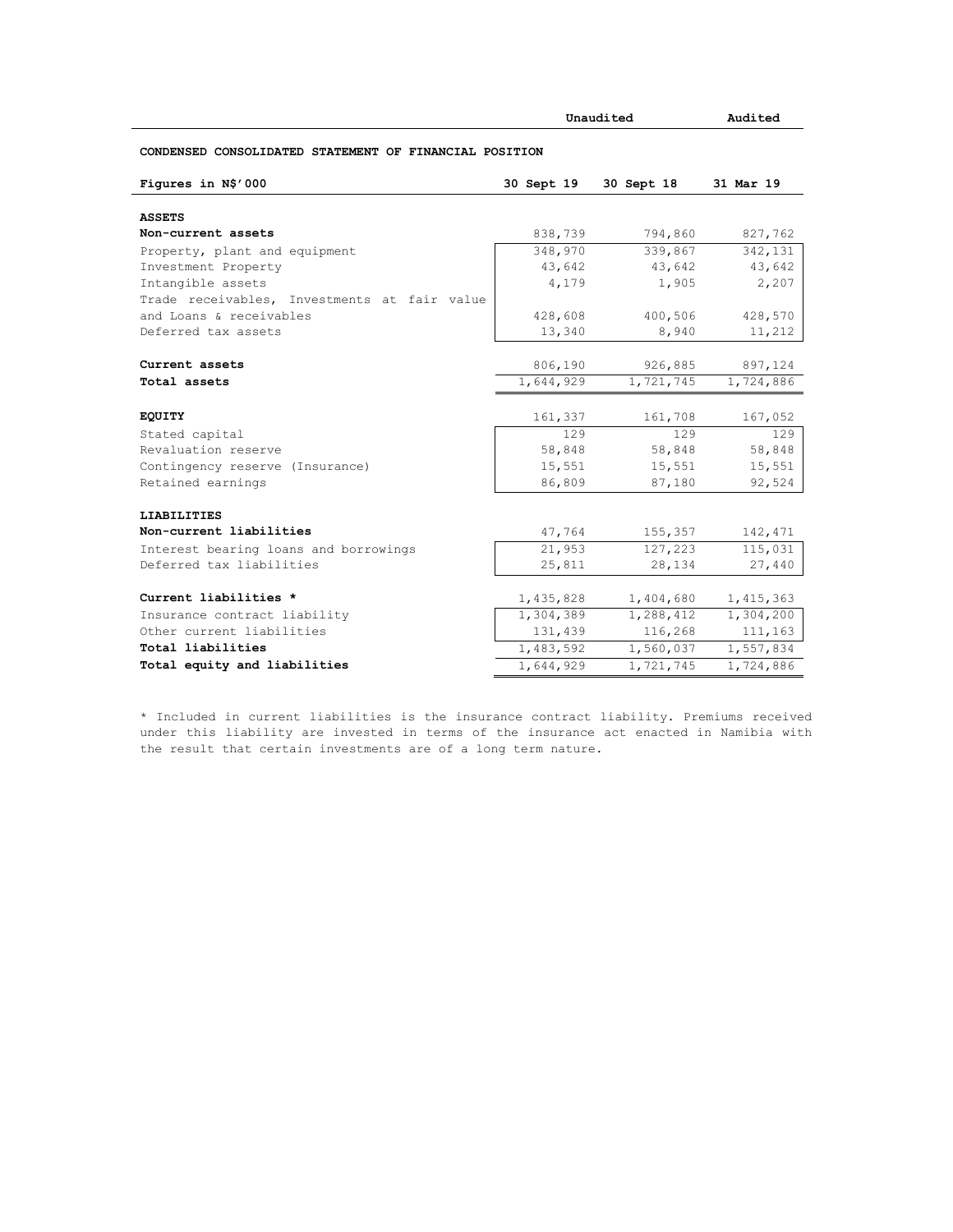# **CONDENSED CONSOLIDATED STATEMENT OF CHANGES IN EQUITY**

| Figures in N\$'000                                  | Stated                   | Revaluation              | Contingency              | Retained | Total    |
|-----------------------------------------------------|--------------------------|--------------------------|--------------------------|----------|----------|
|                                                     | Capital                  | Reserve                  | reserve                  | earnings | equity   |
| Balance at 1 April 2018                             | 129                      | 58,848                   | 15,551                   | 91,516   | 166,044  |
| Total comprehensive income                          |                          |                          |                          | 1,812    | 1,812    |
| Profit for the period                               | $\overline{\phantom{0}}$ | $\sim$                   | $\overline{\phantom{a}}$ | 1,812    | 1,812    |
| Contributions by and to the owners of the           |                          |                          |                          |          |          |
| Group                                               | -                        |                          | $\overline{\phantom{m}}$ | (6, 148) | (6, 148) |
| Dividends to equity holders                         | $\overline{\phantom{0}}$ | $\overline{\phantom{0}}$ | $\overline{\phantom{m}}$ | (6, 413) | (6, 413) |
| Prescribed dividends                                |                          |                          |                          | 265      | 265      |
| Balance at 30 September 2018                        | 129                      | 58,848                   | 15,551                   | 87,180   | 161,708  |
|                                                     |                          |                          |                          |          |          |
| Total comprehensive income                          |                          |                          |                          | 5,344    | 5,344    |
| Profit for the period                               | $\overline{\phantom{0}}$ |                          | $\overline{\phantom{0}}$ | 5,344    | 5,344    |
| Balance at 31 March 2019, as previously<br>reported | 129                      | 58,848                   | 15,551                   | 92,524   | 167,052  |
| Impact of change in accounting policy               |                          |                          | $\qquad \qquad -$        | (707)    | (707)    |
| Restated balance at 31 March 2019                   | 129                      | 58,848                   | 15,551                   | 91,817   | 166,345  |
| Total comprehensive income                          |                          |                          |                          | 1,140    | 1,140    |
| Profit for the period                               | $\overline{\phantom{0}}$ |                          | $\overline{\phantom{0}}$ | 1,140    | 1,140    |
| Contributions by and to the owners of the           |                          |                          |                          |          |          |
| Group                                               |                          |                          | $\overline{\phantom{m}}$ | (6, 148) | (6, 148) |
| Dividends to equity holders                         | $\overline{\phantom{0}}$ | $\overline{\phantom{0}}$ | $\overline{\phantom{a}}$ | (6, 413) | (6, 413) |
| Prescribed dividends                                |                          |                          |                          | 265      | 265      |
| Balance at 30 September 2019                        | 129                      | 58,848                   | 15,551                   | 86,809   | 161,337  |

|                                                                                               | Unaudited            |                   | Audited           |
|-----------------------------------------------------------------------------------------------|----------------------|-------------------|-------------------|
| CONDENSED CONSOLIDATED STATEMENT OF CASH FLOW                                                 |                      |                   |                   |
|                                                                                               | Six months           | Six months        | Year              |
|                                                                                               | ended                | ended             | ended             |
| Figures in N\$'000                                                                            | 30 Sept 19           | 30 Sept 18        | 31 Mar 19         |
| Cash generated from / (used in) operations                                                    | 14,075               | (110, 252)        | 82,410            |
| Interest income                                                                               | 1,499                | 1,506             | 2,798             |
| Finance cost                                                                                  | (5, 482)             | (9, 340)          | (15, 046)         |
| Net cash generated from / (used in) operating activities                                      | 10,092               | (118, 086)        | 70,162            |
| Net cash generated from / (used in) investing activities                                      | 27,088               | 130,124           | (27, 248)         |
| (Repayment of) / proceeds from interest-bearing loans and<br>borrowings                       | (92, 349)            | 14,268            | 1,875             |
| Dividends paid                                                                                | (6, 413)             | (6, 413)          | (6, 413)          |
| Proceeds from / (repayment of) loans from related parties                                     | 8,943                | (6, 949)          | (6, 141)          |
| Net cash (used in) / generated from financing activities                                      | (89, 819)            | 906               | (10, 679)         |
| Net movement in cash and cash equivalents<br>Cash and cash equivalents at beginning of period | (52, 639)<br>426,450 | 12,944<br>394,215 | 32,235<br>394,215 |
| Cash and cash equivalents at end of period                                                    | 373,811              | 407,159           | 426,450           |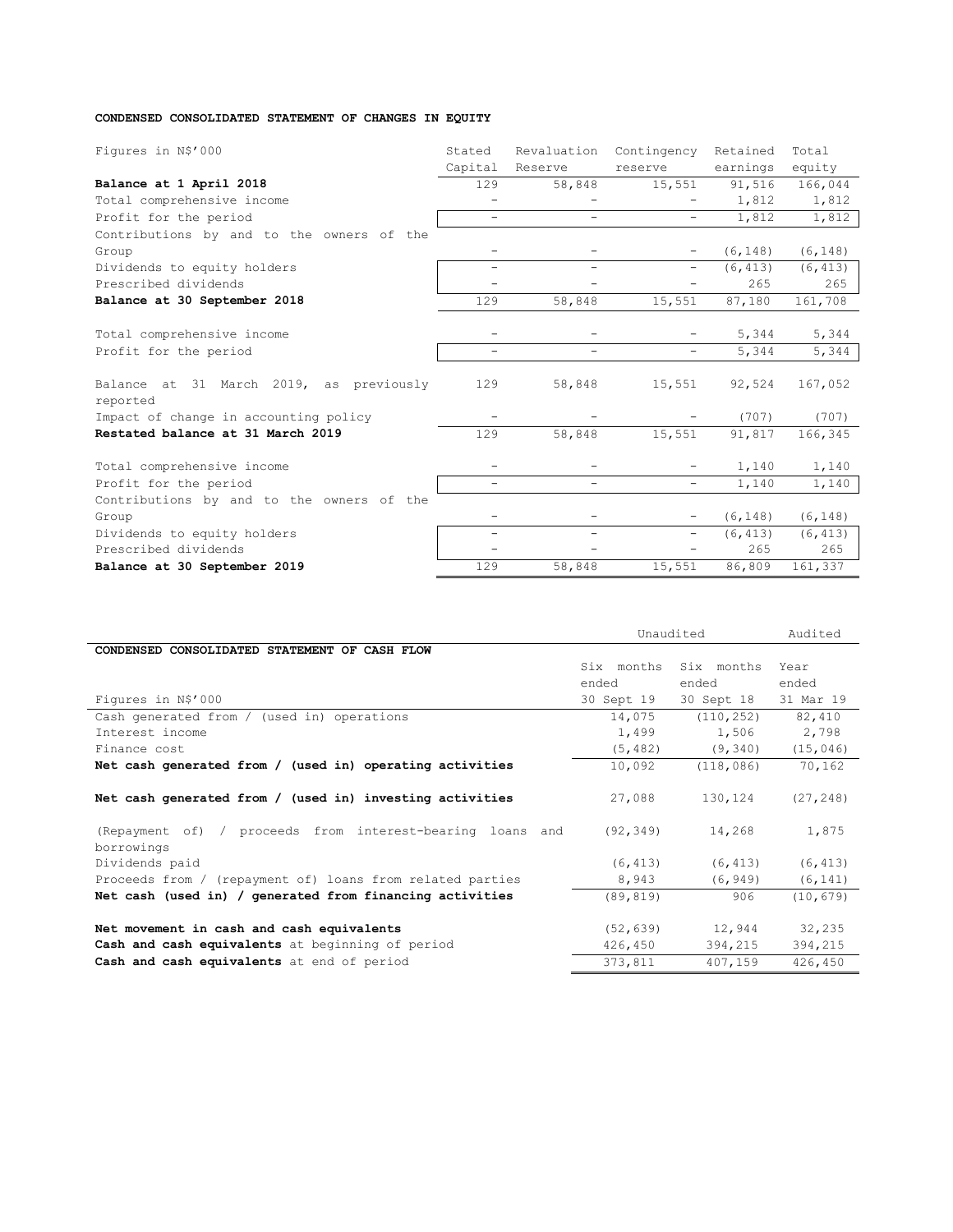| RECONCILIATION OF HEADLINE AND DISTRIBUTABLE EARNINGS |      |            |            |             |  |
|-------------------------------------------------------|------|------------|------------|-------------|--|
|                                                       |      | Six months | Six months | Year        |  |
|                                                       |      | ended      | ended      | ended       |  |
| Figures in N\$'000                                    |      | 30 Sept 19 | 30 Sept 18 | 31<br>March |  |
|                                                       | Note |            |            | 19          |  |
| Profit for the period, net of taxation                |      | 1,140      | 1,812      | 7,156       |  |
| Profit on disposal of plant and equipment             |      | (3)        | (51)       | (306)       |  |
|                                                       |      |            |            |             |  |
| Headline earnings                                     | 8    | 1,137      | 1,761      | 6,850       |  |
|                                                       |      |            |            |             |  |
| Headline earnings per share (cents)                   |      | 2.17       | 3.30       | 13.06       |  |
| Headline earnings per share before treasury share     |      | 2.13       | 3.30       | 12.82       |  |
| adjustment (cents)                                    |      |            |            |             |  |

|                                                   |      | Unaudited                         |                                   |               | Audited                    |  |
|---------------------------------------------------|------|-----------------------------------|-----------------------------------|---------------|----------------------------|--|
| CONDENSED SEGMENT ANALYSIS<br>Figures in N\$ '000 | Note | Six months<br>ended<br>30 Sept 19 | Six months<br>ended<br>30 Sept 18 | Change<br>۹.  | Year<br>ended<br>31 Mar 19 |  |
| Segment assets                                    |      |                                   |                                   |               |                            |  |
| Retail                                            |      | 248,638                           | 275,207                           | (10)          | 231,199                    |  |
| Property                                          |      | 390,601                           | 387,439                           | $\mathbf{1}$  | 388,987                    |  |
| Insurance & Finance                               |      | 1,419,395                         | 1,394,933                         | $\mathcal{L}$ | 1,420,312                  |  |
|                                                   |      | 2,058,634                         | 2,057,579                         | $\Omega$      | 2,040,498                  |  |
| Head office and eliminations                      |      | (413, 705)                        | (335, 834)                        | 23            | (315, 612)                 |  |
|                                                   | 6    | 1,644,929                         | 1,721,745                         | (4)           | 1,724,886                  |  |
| Segment revenue                                   |      |                                   |                                   |               |                            |  |
| Retail                                            |      | 280,947                           | 358,778                           | (22)          | 591,820                    |  |
| Property (mainly intra-group)                     |      | 11,414                            | 13,345                            | (14)          | 24,637                     |  |
| Insurance & Finance                               |      | 54,542                            | 61,923                            | (12)          | 109,032                    |  |
|                                                   |      | 346,903                           | 434,046                           | (20)          | 725,489                    |  |
| Head office and eliminations                      |      | (30, 258)                         | (27, 320)                         | 11            | (47, 886)                  |  |
|                                                   | 6    | 316,645                           | 406,726                           | (22)          | 677,603                    |  |
| Operating (loss) / profit after taxation          |      |                                   |                                   |               |                            |  |
| Retail                                            |      | (6, 374)                          | (7, 377)                          | (14)          | (9, 629)                   |  |
| Property                                          |      | (2, 521)                          | (1, 822)                          | 38            | (3, 853)                   |  |
| Insurance & Finance                               |      | 13,371                            | 11,449                            | 17            | 23,731                     |  |
|                                                   |      | 4,476                             | 2,250                             | 99            | 10,249                     |  |
| Head office and eliminations                      |      | (3, 336)                          | (438)                             | 662           | (3,093)                    |  |
|                                                   | 6    | 1,140                             | 1,812                             | (37)          | 7,156                      |  |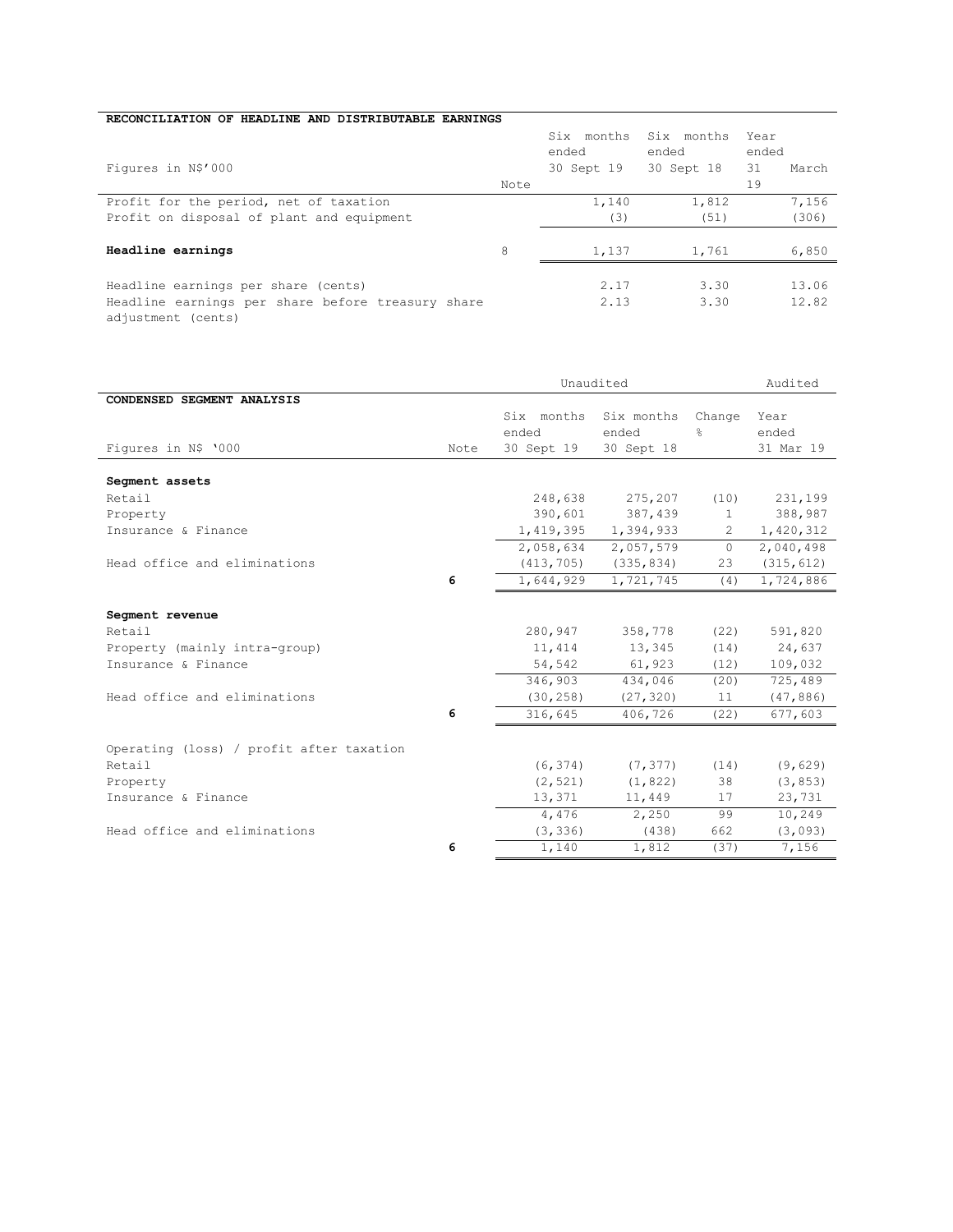#### **NOTES TO THE FINANCIAL INFORMATION**

## **1. BASIS OF PREPARATION**

The condensed consolidated interim financial statements have been prepared in accordance with International Financial Reporting Standards, (IAS) 34 Interim Financial Reporting, and the Companies Act of Namibia. These condensed Group financial statements do not include all the information necessary for full International Financial Reporting Standard disclosure. The accounting policies adopted are consistent with those of the previous financial year and corresponding interim reporting period, except for the adoption of new and amended standards as set out below.

#### *1(a) New and amended standards adopted by the Group*

A number of new or amended standards became applicable for the current reporting period, and the Group had to change its accounting policies and make retrospective adjustments as a result of adopting IFRS 16 Leases.

The impact of the adoption of the leasing standard and the new accounting policies are disclosed in note 3 below. The other standards did not have any impact on the Group's accounting policies and did not require retrospective adjustments.

The interim financial statements are presented in thousands of Namibia Dollars (N\$'000) on the historical cost basis, except for financial instruments which are measured at fair value and land and buildings held for administrative purposes which are measured at revalued amounts.

The condensed consolidated interim financial results are unaudited and have not been reviewed by the independent external auditors.

## **2. FOREIGN CURRENCY**

The Group's functional and presentation currency is the Namibia Dollar. The Company's primary listing is on the Namibian Stock Exchange (NSX).

#### **3. CHANGE IN ACCOUNTING POLICY**

This note explains the impact of the adoption of IFRS 16 Leases on the Group's financial statements and discloses the new accounting policies that have been applied from 1 April 2019 in the note below.

IFRS 16 has been adopted by applying the modified retrospective approach, whereby the comparative figures are not restated. Instead, cumulative adjustments to retained earnings have been recognized in retained earnings as at 1 April 2019.

#### *3(a) Adjustments recognized on adoption of IFRS 16*

On adoption of IFRS 16, the Group recognized lease liabilities in relation to leases which had previously been classified as 'operating leases' under the principles of IAS 17 Leases. These liabilities were measured at the present value of the remaining lease payments, discounted using the lessee's incremental borrowing rate as of 1 April 2019. The weighted average lessee's incremental borrowing rate applied to the lease liabilities on 1 April 2019 was 10,12%.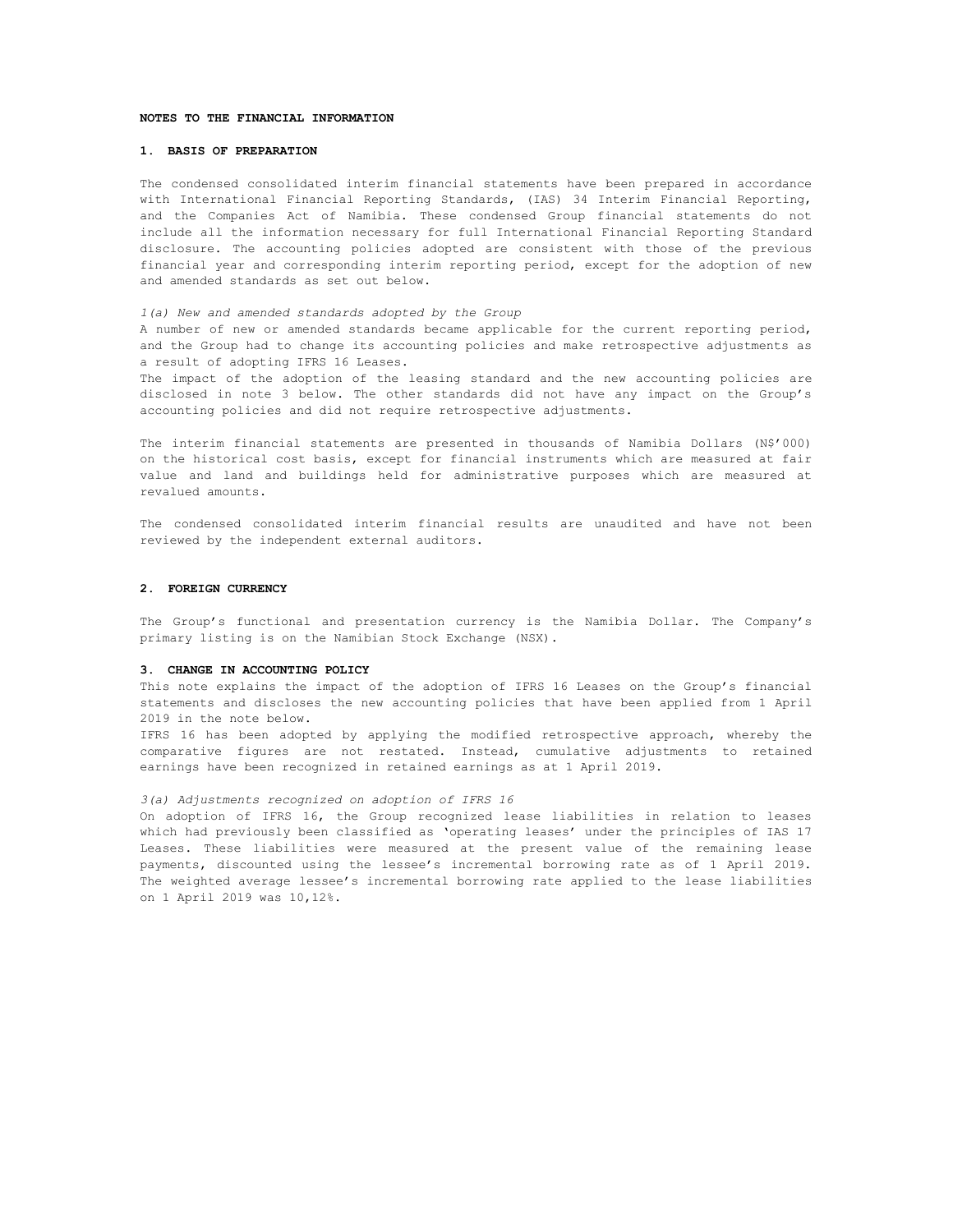Reconciliation of previous operating lease commitments to lease liabilities under IFRS 16:

|                                                                           | Figures<br>in N\$'000 |
|---------------------------------------------------------------------------|-----------------------|
| Operating lease commitment at 31 March 2019 as previously<br>disclosed    | 13,975                |
| Discounted using the incremental borrowing rate at 1 Apr 19               | 12,154                |
| Less: short term leases recognized on a straight-line basis<br>as expense | (4, 140)              |
| Lease Liabilities recognized as 1 April 2019                              | 7,744                 |
| Current lease liabilities                                                 | 1,507                 |
| Non-current lease liabilities                                             | 6,237                 |
|                                                                           | 7,744                 |

The associated right-of-use assets for property leases were measured on a retrospective basis as if the new rules had always been applied. There were no onerous lease contracts that would have required an adjustment to the right-of-use assets at the date of initial application. The recognized right-of-use asset only relates to properties (meeting the definition of property, plant and equipment).

The change in accounting policy affected the following items on 1 April 2019:

|                             | Figures<br>in N\$'000 |
|-----------------------------|-----------------------|
| Right-of-use assets         | 5,698                 |
| Deferred tax assets         | 378                   |
| Prepayments                 | (3)                   |
| Lease liabilities           | (6, 877)              |
| Income statement effect     | 97                    |
| Impact on retained earnings | (707)                 |

*Practical expedients applied*

In applying IFRS 16 for the first time, the Group has used the following practical expedients permitted by the standard:

- the use of a single discount rate to a portfolio of lease with reasonably similar characteristics
- the accounting for operating leases with a remaining lease term of less than 12 months as at 1 April 2019 as short-term leases
- the use of hindsight in determining the lease term where the contract contains options to extend or terminate the lease.

*3(b) The Group's leasing activities and how these are accounted for*

The Group leases several buildings for use in its business operations. Rental contracts are typically made for fixed periods of 2 to 5 years but may have extension options. Lease terms are negotiated on an individual basis and contain a wide range of different terms and conditions. The lease agreements do not impose any covenants, but leased assets may not be used as security for borrowing purposes.

Leases of property, plant and equipment were classified as operating leases until 31 March 2019. Payments made under operating leases were charged to profit or loss on a straight-line basis over the period of the lease.

From 1 April 2019, leases are recognized as a right-of-use asset and a corresponding liability at the date at which the leased asset is available for use by the Group. Each lease payment is allocated between the liability and finance cost. The finance cost is charged to profit or loss over the lease period so as to produce a constant periodic rate of interest on the remaining balance of the liability for each period. The right-of-use asset is depreciated over the shorter of the asset's useful life and the lease term on a straight-line basis.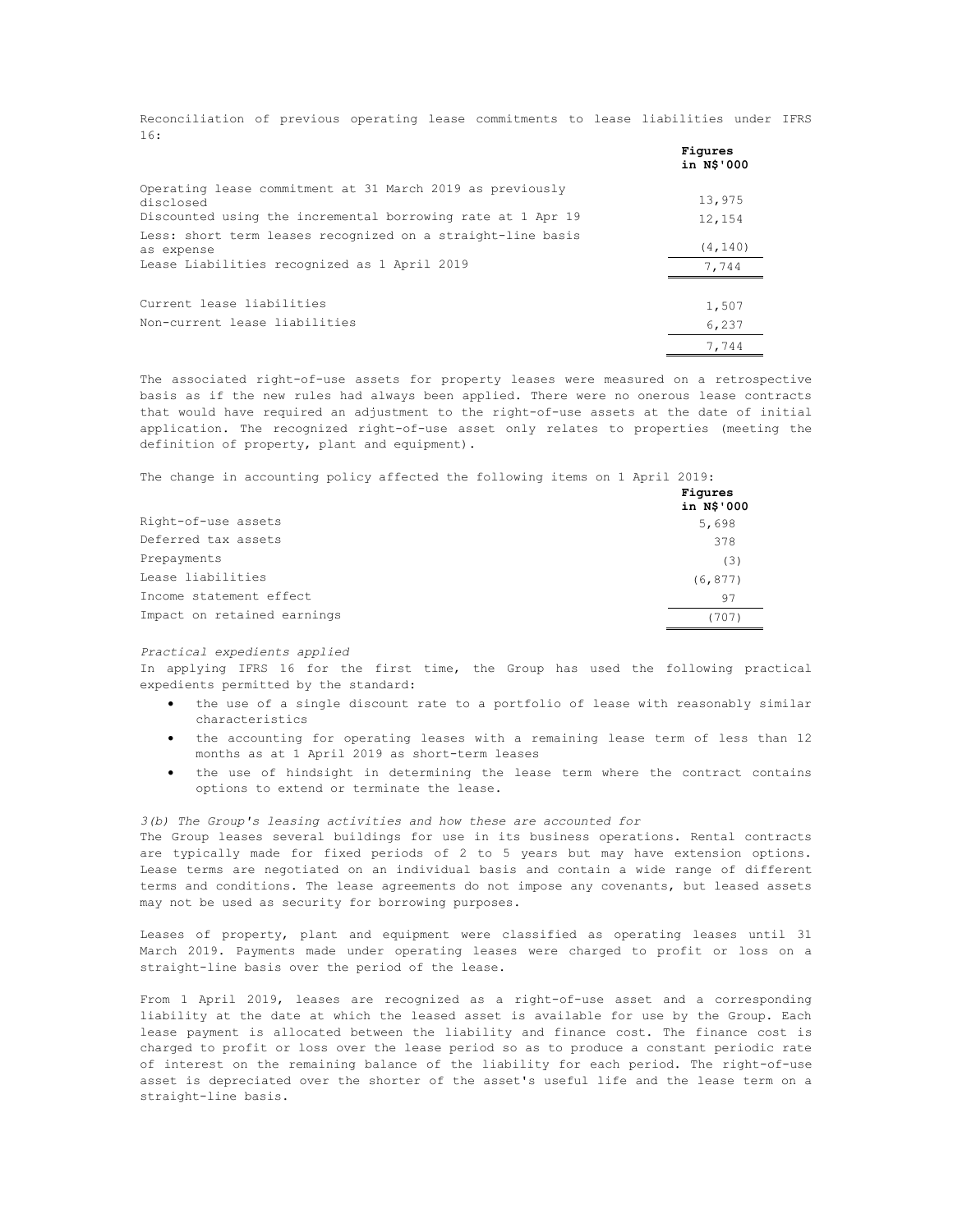The lease liabilities are measured as the present value of remaining lease payments, discounted using the lessee's incremental borrowing rate at the date of initial application. Right-of-use assets are measured as the amount of the initial measurement of lease liability (adjusted by the amount of any previously recognized prepaid or accrued lease payments relating to that lease).

Payments associated with short-term leases and leases of low-value assets are recognized on a straight-line basis as an expense in profit or loss. Short-term leases are leases with a lease term of 12 months or less. Low-value assets comprise IT equipment and small items of office furniture.

### **4. RELATED PARTIES**

During the period under review, certain companies within the Group entered into transactions with each other. These intra-Group transactions have been eliminated on consolidation. Related parties remain unchanged from that reported at 31 March 2019.

#### **5. REVIEW OF OPERATIONS**

#### **Overview of first six months**

Trading conditions remain challenging as stated in the 2019 annual report. Trading conditions are now seen as 'the new normal' and continuous alignment of our businesses to these conditions is starting to reap results which are reflected in the results for the period.

#### **6. SEGMENT RESULTS**

**Retail segment:** Revenue declined compared to the prior reporting period. Results for the first six months is, however, a 14% improvement in operating profit / (loss) from the prior year despite declining revenues. Organic growth of the retail segment remains a focus area.

Property Companies: Revenues declined during the year, and as a result, the operating results have also declined. Savings have been achieved in electricity expenses over the past year which positively affected the segment results. Another solar plant was installed at the motor dealership to further drive efficiencies in the future.

**Insurance and finance:** Results for the segment have exceeded expectations. Improved profitability is mainly due to improved investment income and cost savings.

#### **7. DETERMINATION & DISCLOSURE OF FAIR VALUES**

Fair values have been determined for measurement and/or disclosure purpose based on the following methods. The techniques and inputs used have not changed since the year end.

#### **Investment properties and land and buildings**

The Group's Board of directors revalued the land and buildings at 31 March 2019. During the six months under review, the aggregated investments still approximated its fair value. The fair values are based on valuations and other market information that take into consideration the estimated rental value, market yield and replacement value of the property. Should any of the assumptions used in the valuation calculation change, it may have a material impact on the results of the Group. Investment properties and land and buildings are classified as level 2 in terms of the fair value hierarchy.

#### **Investment in equity and debt securities**

The investments are measured, at initial recognition and subsequently, at fair value. Transaction costs are recognised in profit or loss.

#### **Cash and cash equivalents**

Cash and cash equivalents for the Group is of a short-term nature and the fair values approximates the carrying amount.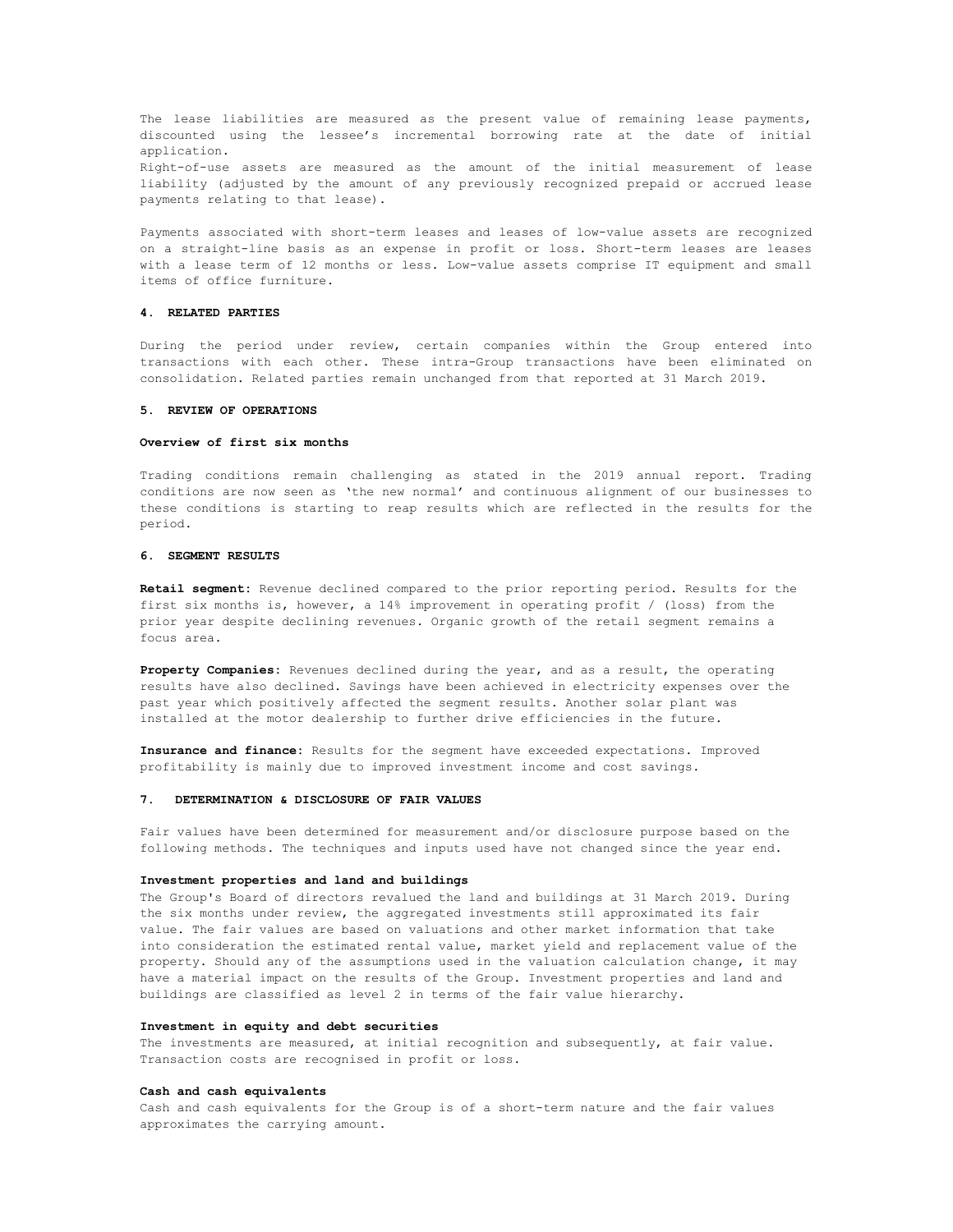#### **Loans receivable and trade and other receivables**

The fair value of loans and receivables and trade receivables are recognised initially, minus principal repayments, plus cumulative amortisation (interest) using the effective interest method of any difference between the initial amount and the maturity amount, adjusted for any loss allowance.

# **Borrowings, loans from related parties and trade payables**

All trade and other payables are of a short term nature and the fair value of trade and other payables is believed to approximate the carrying amount. The fair value of these instruments are measured at amortised cost using the effective interest method (if applicable).

#### **Fair value hierarchy**

For financial instruments recognised at fair value, disclosure is required of a fair value hierarchy which reflects the significance of the inputs used to make the measurements.

| Level 1 | represents those assets which are measured using unadjusted quoted prices  |
|---------|----------------------------------------------------------------------------|
|         | for identical assets.                                                      |
| Level 2 | applies inputs other than quoted prices that are observable for the assets |
|         | either directly (as prices) or indirectly (derived from prices).           |
| Level 3 | applies inputs which are not based on observable market data.              |

# **7.1 Categories of financial instruments**

| Figures in N\$ '000                         | Unaudited         |           |           |  |  |
|---------------------------------------------|-------------------|-----------|-----------|--|--|
|                                             | 30 September 2019 |           |           |  |  |
| Financial assets                            | Amortised         | FVTPL -   |           |  |  |
|                                             | cost              | mandatory | Total     |  |  |
| Cash and cash equivalents                   | 373,811           |           | 373,811   |  |  |
| Investments at fair value                   |                   | 12,375    | 12,375    |  |  |
| Loans receivable                            | 516,472           | -         | 516,472   |  |  |
| Trade and other receivables (excluding VAT) | 209,048           | -         | 209,048   |  |  |
|                                             | 1,099,331         | 12,375    | 1,111,706 |  |  |

**cost Total**

1,304,389 1,304,389 **1,453,016 1,453,016**

# **Financial liabilities Amortised Amortised**

| Loans from related parties               | 42,853              | 42,853 |
|------------------------------------------|---------------------|--------|
| Interest-bearing loans and borrowings    | 58.175              | 58,175 |
| Trade and other payables (excluding VAT) | 47.599              | 47,599 |
| Insurance contract liability             | 1,304,389 1,304,389 |        |

|                                             | Unaudited            |           |           |  |  |
|---------------------------------------------|----------------------|-----------|-----------|--|--|
| Figures in N\$'000                          | 30 September 2018    |           |           |  |  |
| Financial assets                            | Amortised<br>FVTPL - |           |           |  |  |
|                                             | cost                 | mandatory | Total     |  |  |
| Cash and cash equivalents                   | 407,159              |           | 407,159   |  |  |
| Investments at fair value                   |                      | 32,045    | 32,045    |  |  |
| Loans receivable                            | 393,041              | -         | 393,041   |  |  |
| Trade and other receivables (excluding VAT) | 355,503              | -         | 355,503   |  |  |
|                                             | 1,155,703            | 32,045    | 1,187,748 |  |  |

| Financial liabilities                    | Amortised |         |
|------------------------------------------|-----------|---------|
|                                          | cost      | Total   |
| Loans from related parties               | 33,102    | 33,102  |
| Interest-bearing loans and borrowings    | 162,917   | 162,917 |
| Trade and other payables (excluding VAT) | 45.751    | 45.751  |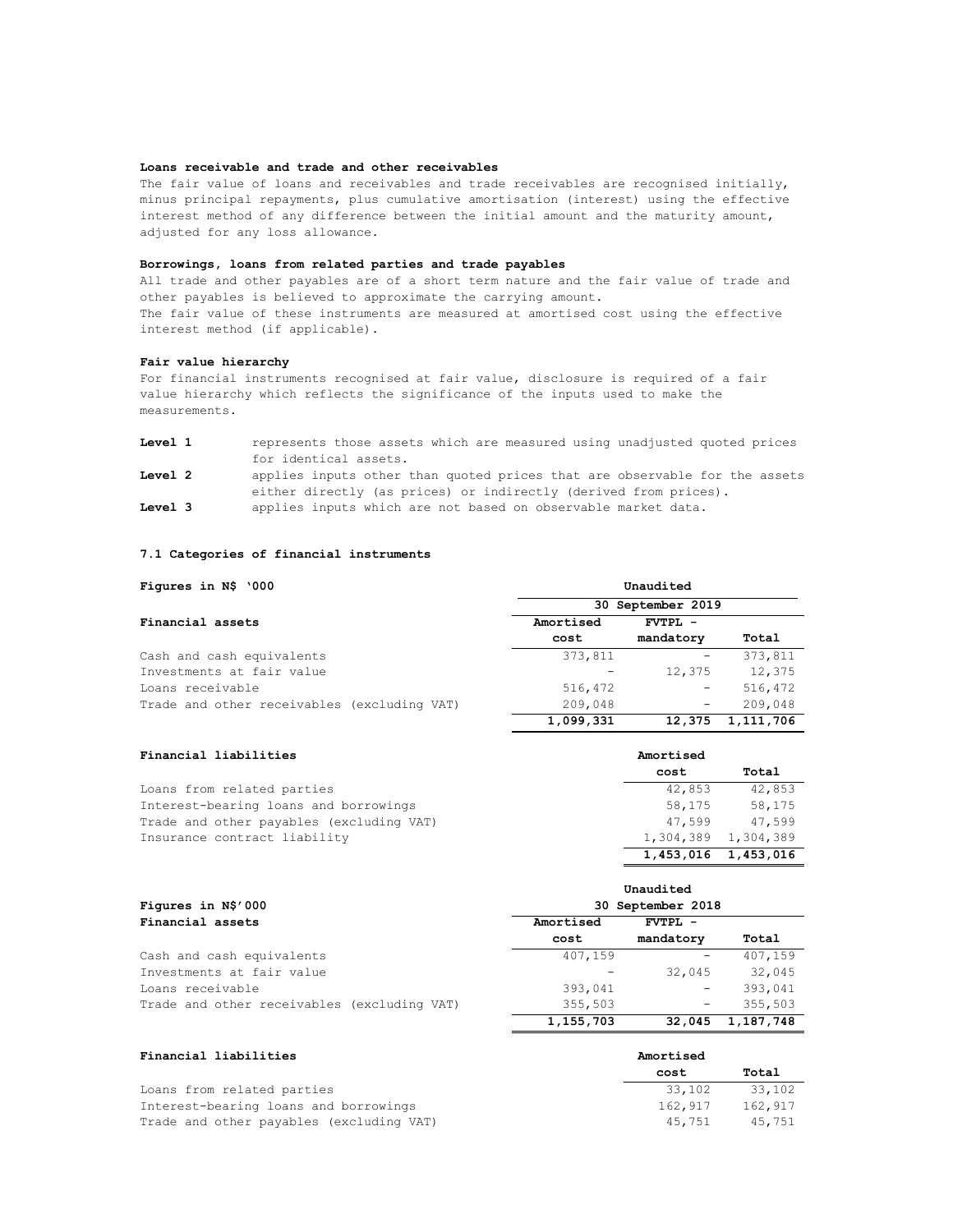|                              | 1,530,182 1,530,182 |  |
|------------------------------|---------------------|--|
| Insurance contract liability | 1,288,412 1,288,412 |  |

# **7.1 Categories of financial instruments (continued)**

| Figures in N\$ '000                         | Audited       |           |           |
|---------------------------------------------|---------------|-----------|-----------|
|                                             | 31 March 2019 |           |           |
| Financial assets                            | Amortised     | FVTPL -   |           |
|                                             | cost          | mandatory | Total     |
| Cash and cash equivalents                   | 426,450       |           | 426,450   |
| Investments at fair value                   |               | 21,819    | 21,819    |
| Loans receivable                            | 545,458       | -         | 545,458   |
| Trade and other receivables (excluding VAT) | 216,957       | -         | 216,957   |
|                                             | 1,188,865     | 21,819    | 1,210,684 |

| Financial liabilities                    | Amortised |                     |  |
|------------------------------------------|-----------|---------------------|--|
|                                          | cost      | Total               |  |
| Loans from related parties               | 33,910    | 33,910              |  |
| Interest-bearing loans and borrowings    | 150,524   | 150,524             |  |
| Trade and other payables (excluding VAT) | 40,212    | 40,212              |  |
| Insurance contract liability             |           | 1,304,200 1,304,200 |  |
|                                          |           | 1,528,846 1,528,846 |  |

# **7.2 Fair value hierarchy of financial assets, land and buildings and investment property**

|                       | Unaudited<br>30 September 2019 |         |         |
|-----------------------|--------------------------------|---------|---------|
| Figures in N\$ '000   | Fair value                     | Level 1 | Level 2 |
| Land                  | 94,075                         |         | 94,075  |
| Buildings             | 229,873                        | -       | 229,873 |
| Investment property   | 43,642                         | -       | 43,642  |
| Listed shares         | 5,964                          | 5,964   |         |
| Debt securities       | 6,411                          | 6,411   |         |
| Loans and receivables | 516,472                        | -       | 516,472 |
|                       | 896,437                        | 12,375  | 884,062 |

|                       | Unaudited         |                   |         |
|-----------------------|-------------------|-------------------|---------|
|                       | 30 September 2018 |                   |         |
| Figures in N\$ '000   | Fair value        | Level 1           | Level 2 |
| Land                  | 94,075            | -                 | 94,075  |
| Buildings             | 228,495           | -                 | 228,495 |
| Investment property   | 43,642            | -                 | 43,642  |
| Listed shares         | 32,045            | 32,045            |         |
| Loans and receivables | 393,041           | $\qquad \qquad -$ | 393,041 |
|                       | 791,298           | 32,045            | 759,253 |

|                       | Audited<br>31 March 2019 |                          |         |
|-----------------------|--------------------------|--------------------------|---------|
| Figures in N\$ '000   |                          |                          |         |
|                       | Fair value               | Level 1                  | Level 2 |
| Assets                |                          |                          |         |
| Land                  | 94,075                   | -                        | 94,075  |
| Buildings             | 229,648                  | $\overline{\phantom{m}}$ | 229,648 |
| Investment property   | 43,642                   | -                        | 43,642  |
| Listed shares         | 21,066                   | 21,066                   |         |
| Debt securities       | 753                      | 753                      |         |
| Loans and receivables | 545,458                  | $\qquad \qquad -$        | 545,458 |
|                       | 934,642                  | 21,819                   | 912,823 |